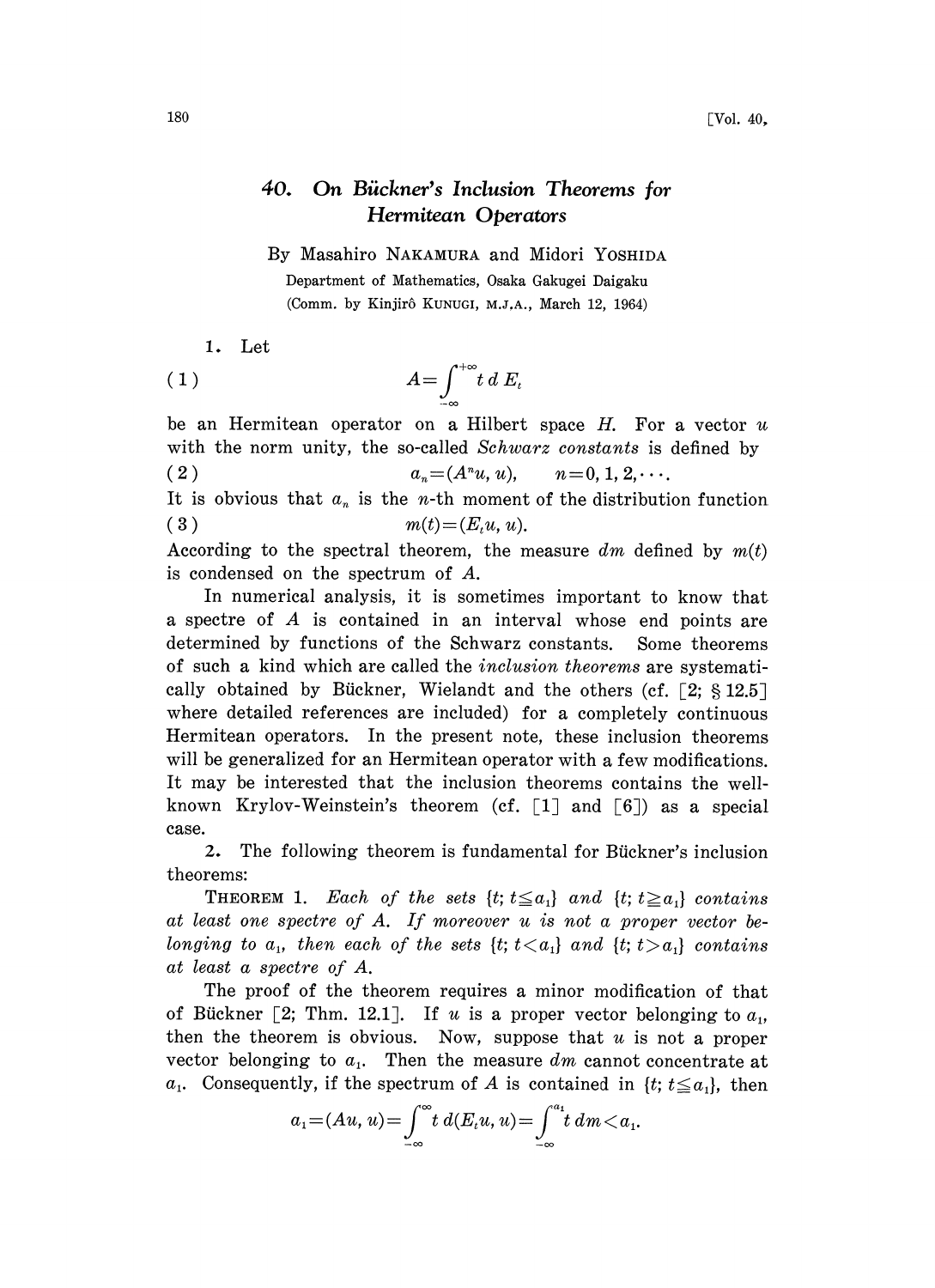This contradiction proves the theorem.

A polynomial

(4)  $p(t)=p_0+p_1t+\cdots+p_{n-1}t^{n-1}$ 

with the real coefficients will be called an *inclusion polynomial* in the sense of Bickner and Wielandt if

(5)  $p_0a_0+p_1a_1+\cdots+p_{n-1}a_{n-1}=0.$ 

It is easy to see that a real polynomial  $p(t)$  is an inclusion polynomial if and only if

(6)  $(p(A)u, u)=0.$ 

If  $p(A)u \neq 0$ , then  $p(t)$  is called proper.

**THEOREM 2.** If  $p(t)$  is an inclusion polynomial with real roots, then each of the sets  $\{t; p(t) \leq 0\}$  and  $\{t; p(t) \geq 0\}$  contains a spectre of A. Moreover, if  $p(t)$  is proper and if the sets  $\{t; p(t) < 0\}$  and  ${t; p(t)>0}$  are non-void, then each of the sets contains a spectre of A.

The following proof is a reproduction of that of Bückner  $\lceil 2; \rceil$ Thm. 12.2]. Put  $q(t)=p(t)-p_0$  and  $B=q(A)$ . (6) implies

$$
(Bu, u) = ((p(A) - p_0)u, u) = -p_0.
$$

Since  $p(t)$  is proper,  $Bu = p(A)u - p_0u \neq -p_0u$ , whence u is not a proper vector of B belonging to  $-p_0$ . Therefore Theorem 1 implies that each of the sets  $\{t; t-p_0 < 0\}$  and  $\{t; t-p_0 > 0\}$  contains a spectre of B, say  $t_1$  and  $t_2$  respectively. By a theorem on the spectrum of Hermitean operators (e.g. [3]), there are spectres  $s_i$  and  $s_2$  of A such that  $q(s_1)=t_1$  and  $q(s_2)=t_2$ . Hence  $p(s_1)=q(s_1)-p_0<0$  and  $p(s_2)=q(s_2)$  $-p_0>0$ , as desired.

THEOREM 3 ([2, Thm. 12.3]). If k is even, if  $A^k u$ ,  $A^{k+1} u$  and  $A^{k+2}u$  are linearly independent, and if  $a_{k+1}-b a_{k+2} \neq 0$  for a real number b, then a spectre of  $A$  lies between  $1/b$  and  $1/c$ , where

$$
c = \frac{a_k - b \, a_{k+1}}{a_{k+1} - b \, a_{k+2}}.
$$

Let  $p(t) = p_k t^k + p_{k+1} t^{k+1} + p_{k+2} t^{k+2}$  where the coefficients satisfy  $a_k p_k + a_{k+1} p_{k+1} + a_{k+2} p_{k+2} = 0$ 

and

$$
p_k + p_{k+1} \frac{1}{b} + p_{k+2} \frac{1}{b^2} = 0.
$$

 $+p_{k+1} \frac{1}{b} + p_{k+2} \frac{1}{b^2} = 0.$ <br>
t  $p(t)$  is an inclusion<br>
ts of  $p(t)=0$ . Since<br>
t spectre t' of A satis It is not hard to see that  $p(t)$  is an inclusion polynomial and that  $1/b$  and  $1/c$  are the roots of  $p(t)=0$ . Since k is even, Theorem 2 shows that there exists a spectre t' of A satisfying  $p(t') < 0$ , whence  $t'$  lies between  $1/b$  and  $1/c$ .

THEOREM 4. The interval  $[a_1-s, a_1+s]$  contains at least one spectre of A, where

$$
s = a_2 - a_1^2 = ||A u||^2 - (Au, u)^2.
$$

If u, Au, and  $A^2u$  are linearly independent, then the open interval